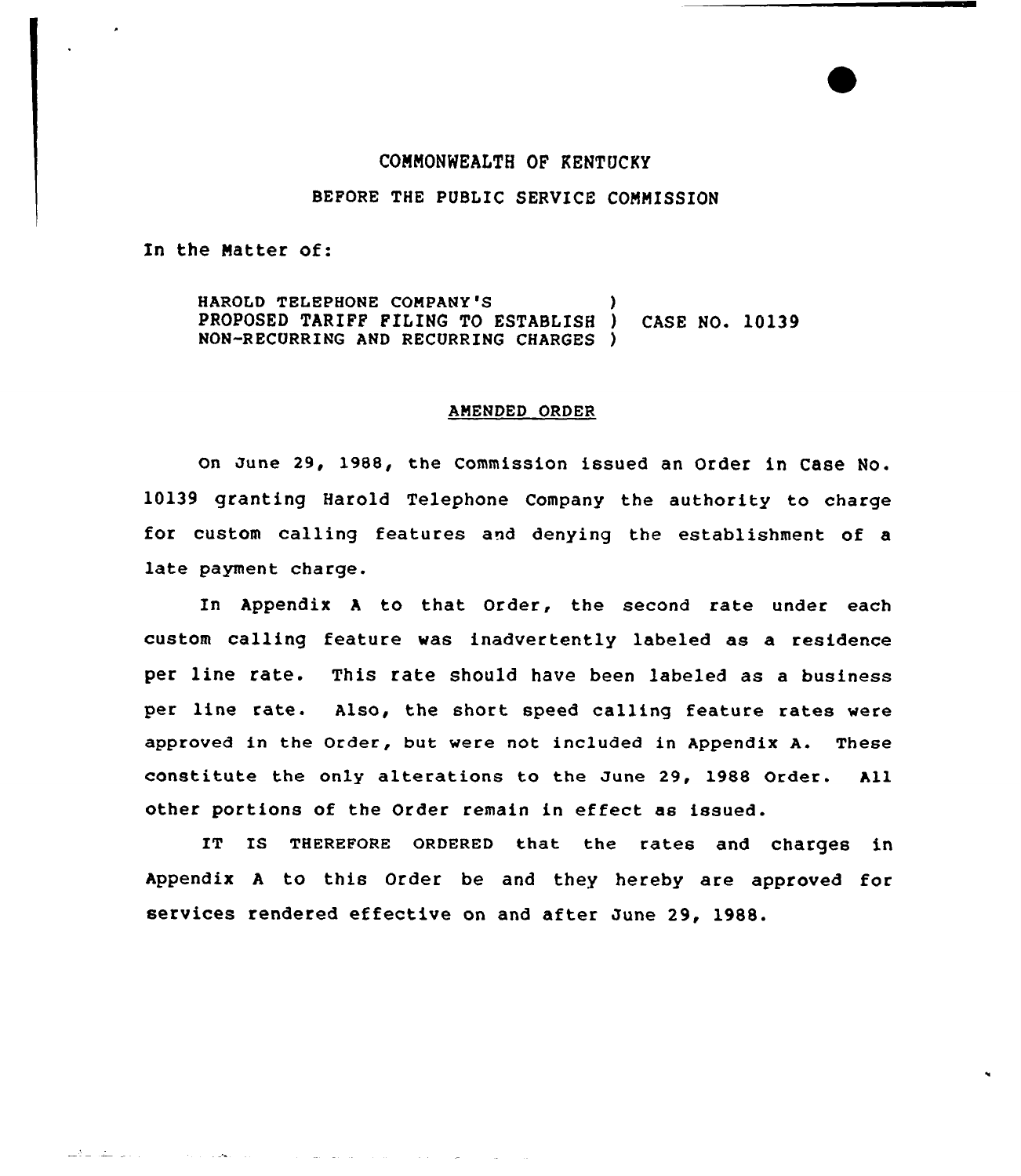Done at Frankfort, Kentucky, this 7th day of July, 1988.

PUBLIC SERVICE COMMISSION

 $\frac{\mathcal{L}}{\text{chai}}$ hail D. Herrauspe

Robert M. D  $\overline{\texttt{vice}}$ 

Comissioner

ATTEST:

Executive Director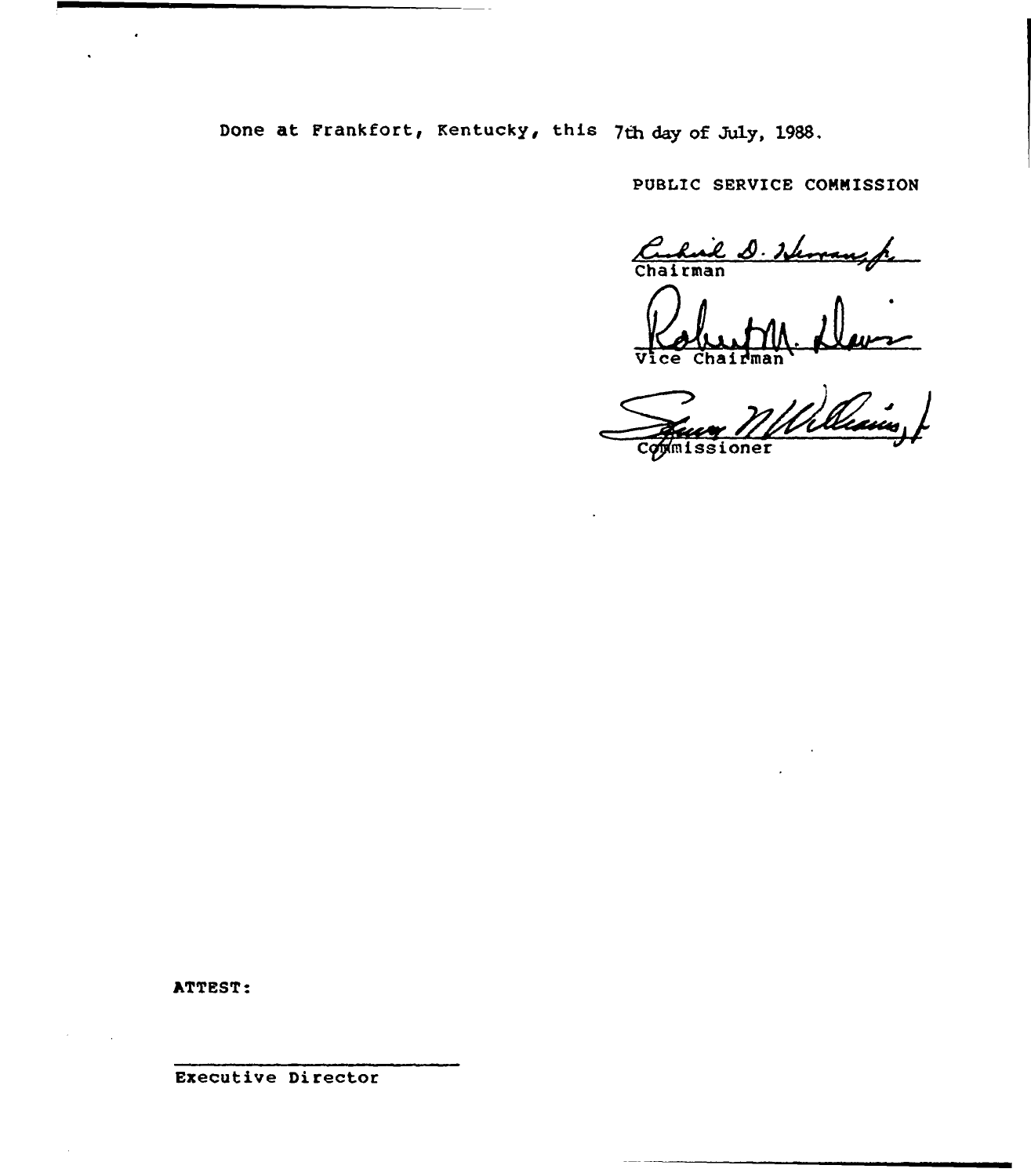#### APPENDIX A

# APPENDIX TO AN ORDER OF THE KENTUCKY PUBLIC SERUICE COMMISSION IN CASE NO. 10139 DATED 7/7/8

The following rates and charges are prescribed for the customers in the area served by Harold Telephone Company, Inc. All other rates and charges not specifically mentioned herein shall remain the same as those in effect under authority of this Commission prior to the effective date of this Order.

Touch-Tone Service

and a state of the

| Installation Charge     |                                                 |  |  | \$10.00      |
|-------------------------|-------------------------------------------------|--|--|--------------|
| Custom Calling Features |                                                 |  |  | Monthly Rate |
| 1.                      | Call Waiting:                                   |  |  |              |
|                         | Residence - per line                            |  |  | \$2.50       |
|                         | Business - per line<br>Business - per trunk     |  |  | 4.50<br>4.50 |
| 2.                      | Call Forwarding:                                |  |  |              |
|                         | Residence - per line                            |  |  | \$1.75       |
|                         | Business - per line<br>Business - per trunk     |  |  | 3.00<br>3.00 |
| з.                      | Three-way Conferencing:                         |  |  |              |
|                         | Residence - $per$ line                          |  |  | \$3.25       |
|                         | Business - per line<br>Business - per trunk     |  |  | 3.75<br>3.75 |
| 4.                      | Long-Speed Call:                                |  |  |              |
|                         | Residence - per line                            |  |  | \$2.00       |
|                         | Business $-$ per line<br>Business $-$ per trunk |  |  | 2.50<br>2.50 |

 $\mathcal{L}^{\mathcal{L}}$  and  $\mathcal{L}^{\mathcal{L}}$  are the set of the set of the set of  $\mathcal{L}^{\mathcal{L}}$